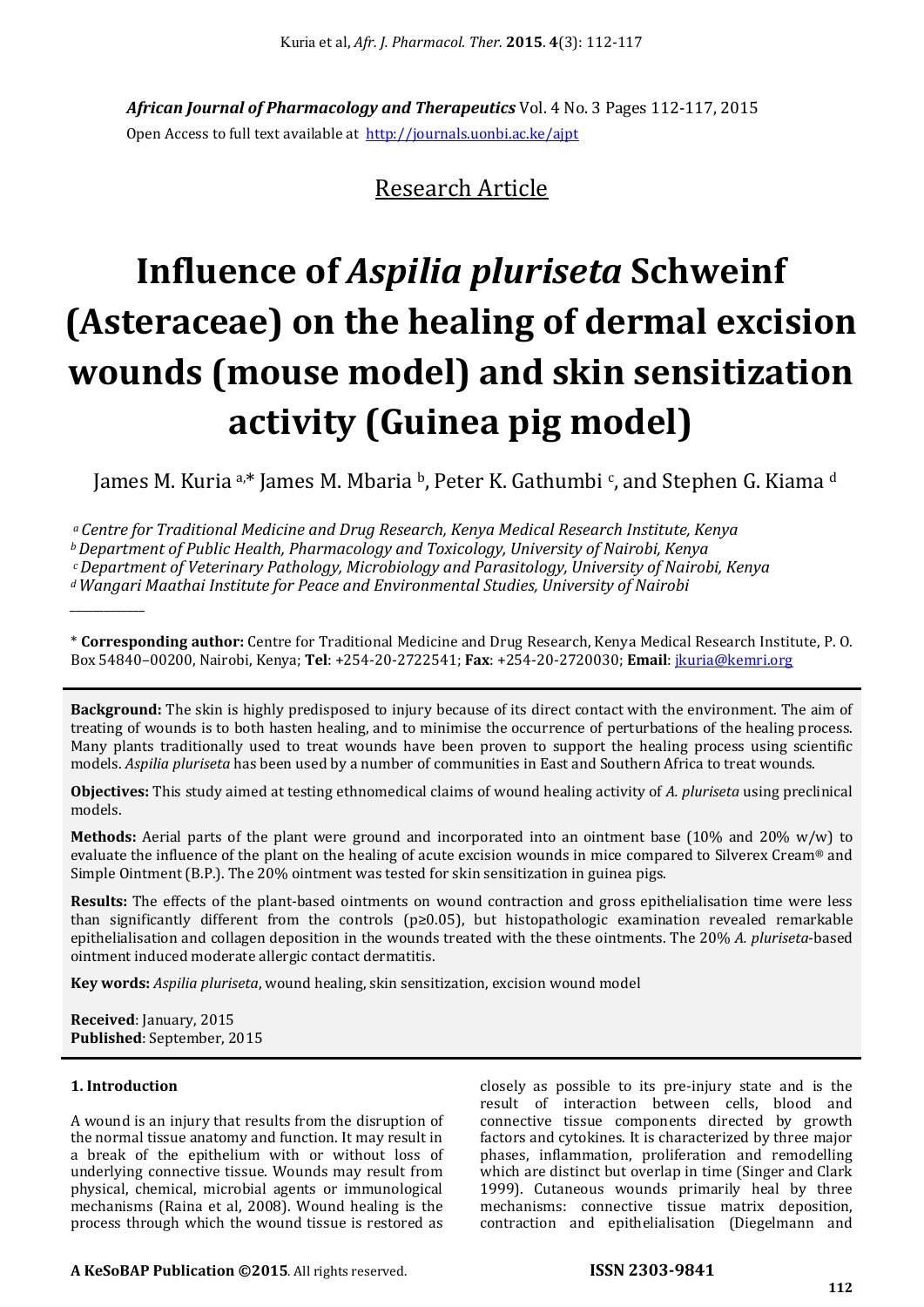Evans 2004). The primary objective in the treatment of wounds is to hasten wound closure and to achieve a functional and cosmetic scar (Singer and Clark 1999).

When a wound results, the possible outcomes are normal healing, excessive healing or deficient healing. Normal wound healing is the typical repair response, while excessive or deficient healing is considered a pathologic response (Diegelmann and Evans 2004). Dermal wounds primarily heal by deposition of a connective tissue matrix, contraction and epithelialisation (Diegelmann and Evans 2004). Wounds with regular margins, for instance surgically created wounds, whose margins are then brought in close apposition for example by use of staples or sutures, heal by primary intention. This involves the deposition of connective tissue ground substance and connective tissue matrix. Wounds that remain open heal by contraction. This is postulated to be the result of the activity of contractile fibroblasts (myo-fibroblasts) (Tomasek et al, 2002).

The primary goal in the treatment of wounds is to hasten their closure and to achieve a functional and aesthetically acceptable scar (Singer and Clark 1999). The 'ideal' wound healing agent should facilitate granulation, enhance immunity, aid in debridement, control infection, reduce pain and discomfort and promote angiogenesis and perfusion (Gilchrist 1994). It should also be affordable, easy to both apply and remove, and cause minimal patient discomfort (Nilesh Gupta 2010). The complexity of the wound healing process has acted as a hindrance to the development of modern pharmacological agents that augment healing (Pierce and Mustoe 1995). Some alternative therapies, particularly herbal products have been claimed to closely approximate the ideal wound healing agent (Nilesh Gupta 2010). In addition to this, herbal wound healing products are cheaper than conventional counterparts, purportedly safer and elicit fewer hypersensitivity reactions (Nilesh Gupta 2010). *In vivo* models of wound healing have been used to test and confirm the wound healing activity of many plants that are reported in ethnomedical/ethnobotanical surveys to have been used to treat wounds (Ayyanar and Ignacimuthu 2009).

*Aspilia pluriseta*, commonly known as *dwarf aspilia* is a perennial, woody herb with multiple branches from a woody rootstock and with yellow flower-heads. It is a plant of open woodland and grassland, especially areas with black cotton soils (Gachathi 2007). It is native to areas of East, Central and Southern Africa in an altitude range between 1360 and 1560 meters above sea level. The plant has a number of documented ethnomedical uses in Kenya, including the treatment of wounds and pimples (Gachathi 2007; Njoroge and Bussmann 2007), coughing and otitis media (Njoroge and Bussmann 2006), eye conditions (Gachathi 2007) and Diabetes Mellitus (Piero and N Joan 2011).

The primary objective of this study was informed by the need for pharmacological and toxicological testing of traditional remedies before recommending them for therapy (Nilesh Gupta 2010; Midiwo et al, 2001). We evaluated the effects of the ointment containing powdered aerial parts of *A. pluriseta* on selected processes of excision wound healing and dermal safety, specifically allergy induction.

# **2. Materials and Methods**

# **2.1 Plant material**

*Aspilia pluriseta* aerial parts (stems, leaves and flower heads) were collected in Ruiru, Kiambu County in the month of January, 2012. The identity of the plant was confirmed by the East Africa Herbarium where a voucher specimen was deposited (Voucher no: Kuria/Asp/001). The plant material was cleaned with tap water and then dried in the shade for 10 days, then ground using an electric mill.

# **2.2 Preparation of the ointments**

The powdered *A. pluriseta* was triturated into an ointment base (Simple Ointment B.P) to form a 10% and 20% (*w/*w) *A. pluriseta* ointment for testing.

# **2.3 Excision wound healing assay**

Four month old, male, Swiss Albino mice were purchased from the Kenya Agricultural Research Institute (KARI) Trypanosomiasis Research Centre. The animals were allowed 7 days to acclimatize to conditions at the animal house in the Department of Public Health, Pharmacology and Toxicology, University of Nairobi. They were fed standard pelleted feed (Unga Mice Pencils, Unga Feeds) and water *ad libitum*.

The excision model was used to provide information on wound contraction, epithelialisation and histologic data. The backs of the mice were shaved using an electric clipper. The shaved area was disinfected using povidone iodine. A square area, approximately  $100$ mm<sup>2</sup> was marked on the dorsum using a stencil. Full thickness excision wounds were created using thumb forceps and scissors along the edges of the marked areas (Yadav et al, 2014). The excision wounds were created with the mice under halothane anaesthesia. The mice were then randomly divided into four groups each having eight members. The first two groups were treated with the 10% and 20% *A. pluriseta* ointment. The third group was treated with the vehicle ointment (Simple Ointment B.P.) and acted as the negative control group. The fourth group was treated with a standard wound drug, Silverex Cream® (Ranbaxy) containing 1% silver sulfadiazine. The wounds were left open (Süntar et al, 2011) and treated once daily for 21 days. Before the application of the respective treatment, the wounds were cleaned with antiseptic solution. The wounds were observed daily over the test duration. Any hair growing over the wound area was trimmed to facilitate observation. The time it took for each wound to be fully covered by an epithelium (time when the scab fell off without leaving a raw area) was recorded for each animal. The wounds margins were traced onto tracing paper for area determination after wound creation. Wound areas were estimated by the use of 1mm2 graph paper(Yadav et al, 2014). Wound contraction was tracked by determining the wound area every three days until the wounds were fully re-epithelialised grossly. Wound contraction was calculated as percent reduction of wound area relative to the initial wound area on the day of wounding (initial wound area = 100%).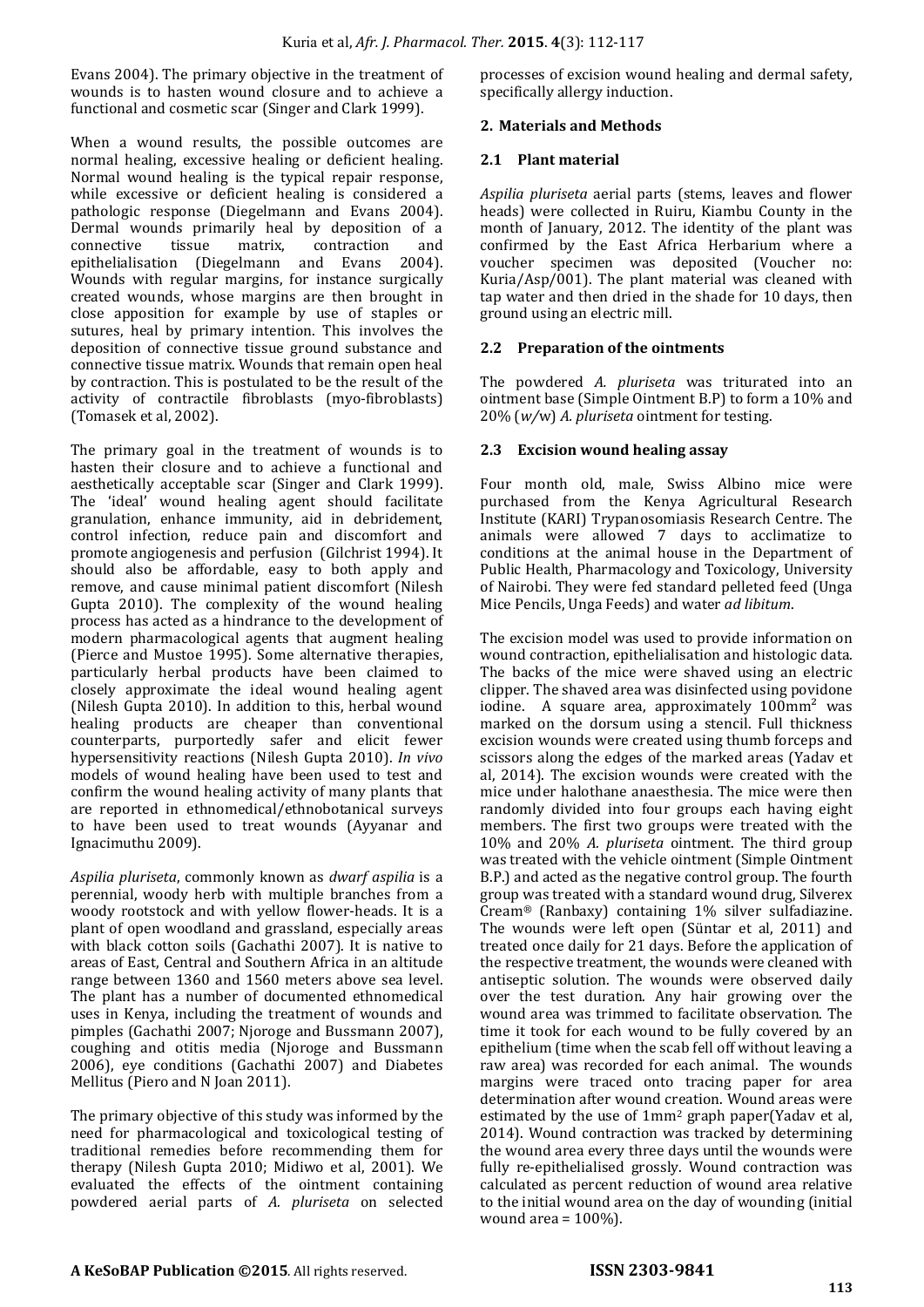On the 7th and 14th days, a representative animal from each group was sacrificed and a biopsy of the wound harvested for histology. On the  $21<sup>st</sup>$  day, all the animals were euthanized using halothane and histopathology samples were harvested from all the animals. The harvested samples were fixed in 10% formalin, processed routinely and blocked with paraffin wax. Serial sections, 5µm thick were cut with a microtome and then stained with Hematoxylin and Eosin and Masson's Trichrome (Nisbet et al, 2010). The stained sections were examined using a light microscope. The selected histologic parameters (neutrophil population, macrophage population, fibroblast population, collaged deposition, vascularisation and epithelialisation) were evaluated qualitatively and scored into three categories, +, ++ and +++, representing increasing magnitude of each respective parameter.

# **2.4 Skin sensitization assay**

This was carried out along OECD Test Guideline 406 (Buehler Non-adjuvant test method) (OECD 1992) with modifications on the number of animals and the use of an occlusive patch. 3 female adult (3 months old) albino guinea pigs were used. A 4cm2 square area was marked on the right posterior flank which was earlier shaved, about 1cm from the dorsal midline and a film of the 20% *A. pluriseta* ointment was applied on it. This application was repeated on the  $7<sup>th</sup>$  and  $14<sup>th</sup>$  days and constituted the induction phase of the trial. On the  $28<sup>th</sup>$ day, the left side, equally shaved and marked was used for challenge phase.

Six hours after the application of the ointment on the new site, the residual ointment was wiped off using moist cotton wool. 24 hours later, the site was observed for a skin reaction, and the lesions scored. Challenge exposure was repeated again on the left side on the 35<sup>th</sup> day to confirm the observations made on after the first challenge exposure.

#### **2.5 Data analysis**

Means (±SEM) were computed for measures of wound contraction and epithelialisation times. The means for the four treatment groups were compared with each other using one-way Analysis of Variance (ANOVA). P values ≤0.05 were considered significant. The histology and skin sensitization data were not subjected to statistical analysis.

#### **2.6 Ethical considerations**

The animals used in these assays were handled humanely at all times in accordance with animal care and use guidelines of the University of Nairobi and other applicable guidelines and regulations.

#### **3. Results**

#### **3.1 Epithelialisation time**

The 20% *A. pluriseta* treated group took less time than the other groups to fully epithelialise as shown in **Figure 1**. The difference in the mean epithelialisation time was however not statistically significant.



**Figure 1**: Graph showing the epithelialisation time (mean number of days  $\pm$  SEM (standard error of mean)) for the different treatments from left to right: 10% *A pluriseta* ointment, 20% *A pluriseta* ointment, Simple Ointment (negative control) and Silverex Cream (reference drug).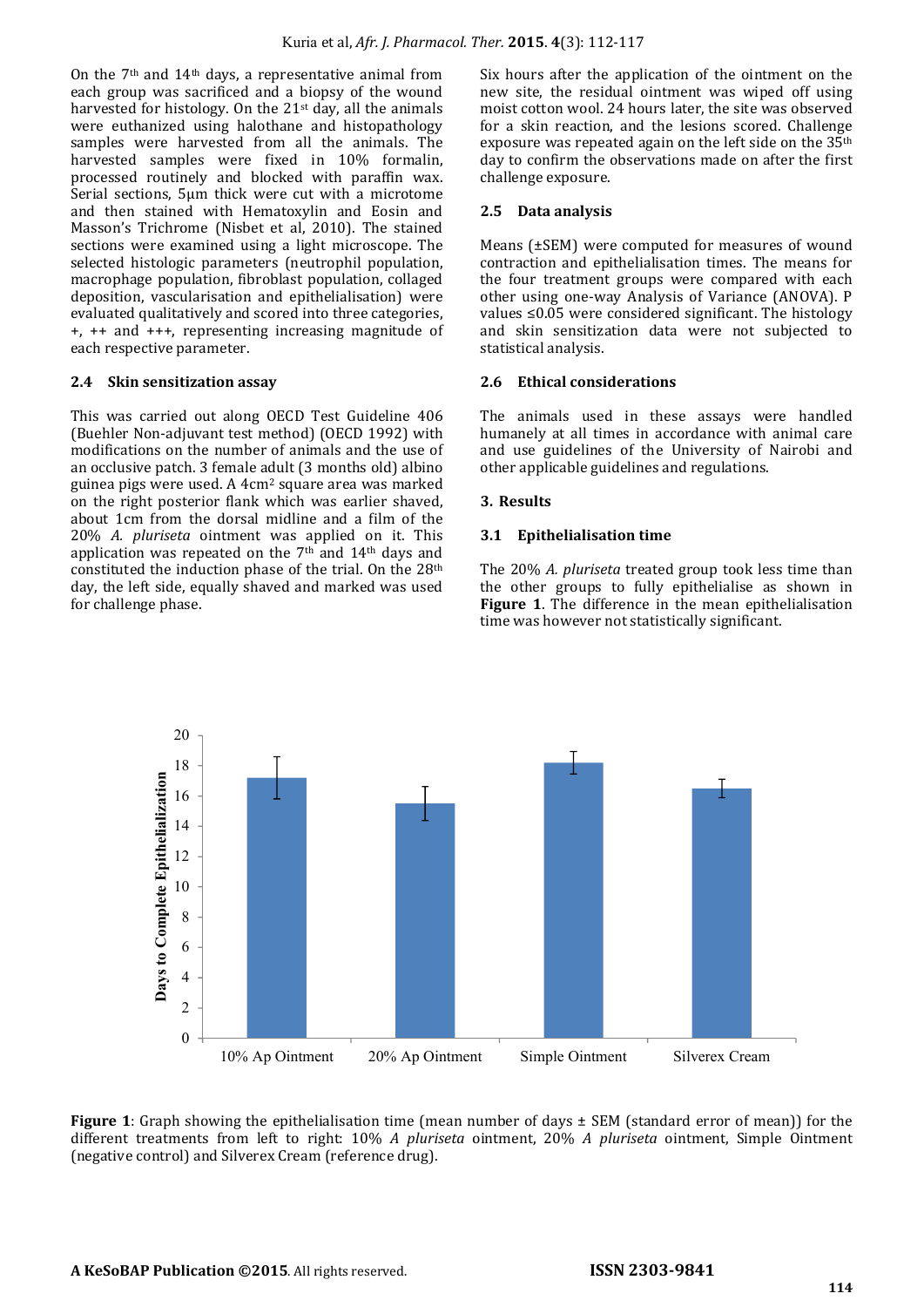

**Figure 2**: Graph showing the wound contraction rates for the different groups (percent wound area reduction ± SEM)



*The collagen (green in colour) in image A is sparse and disorganized; that in image B is densely laid down and oriented in a general direction, similar to but more than is seen in image C. Also, the neo-epidermis (red in colour) in image B is compact and there is little dilineation between individual cells as opposed to images A and C.*

**Figure 3**: Photomicrographs showing comparison of extent of collagen lay-down and epithelialisation between the Simple Ointment B.P. (negative control) (**A**), the 10% *Aspilia pluriseta* ointment (**B**) and the Silverex Cream® (standard drug) (**C**) groups (Day 21, ×400, Masson's Trichrome stain).

# **3.2 Wound contraction**

The 20% *A. pluriseta* ointment showed marginally higher contraction (assessed as percent wound area reduction) towards the end of the first week and during the second week of healing. However, the difference in wound contraction rates between the test and the control groups was not statistically significant. All the wounds were fully closed (100% wound area

are shown in **Figure 2**.

reduction) on day 21. The wound contraction results

# **3.3 Histology**

In the first week of healing, the wounds that were treated with the *A. pluriseta* ointments had intensive granulation as opposed to the negative control group which had thinly deposited granulation tissue. Also, the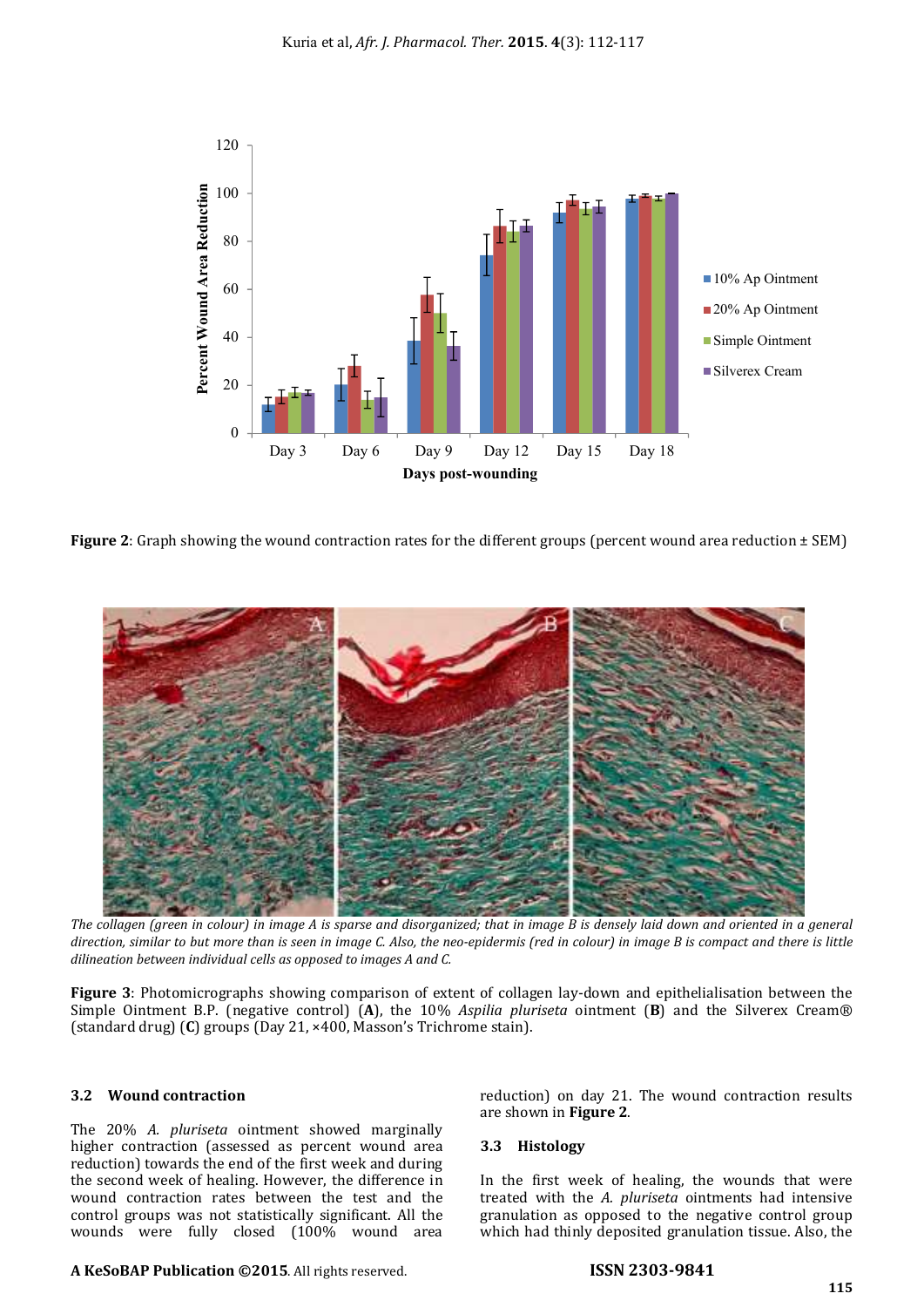*A. pluriseta* ointment and the standard drug treated wounds had more mature fibroblasts than the negative control group. On Day 14 of healing, all the wounds except those treated with the 20% *A. pluriseta* ointment had haemorrhage. The *A. pluriseta* ointment treated wounds had more collagen, comparable to the standard drug treated wounds and more than the negative control group. At the end of the experiment on the 21st day, the *A. pluriseta* ointment treated wounds had fully epithelialised. They also had abundant collagen and a diminished number of blood capillaries. The histology results are summarised in **Table 1** and **Figure 3**.

### **3.4 Skin sensitization**

The 20% *A. pluriseta* ointment induced moderate allergic reaction after the challenge exposure on the 28<sup>th</sup> day which was indicated by a confluent erythema on the skin area used for challenge exposure. The erythema persisted for approximately 48 hours and then resolved on its own. This exposure was repeated 7 days later (35 days after the first application) to confirm the results obtained, and similar observations were made.

 **Table 1**: Summary of the histological observations

| Parameter          | Group           | Day/Score  |                 |           |
|--------------------|-----------------|------------|-----------------|-----------|
|                    |                 | Day 7      | Day 14          | Day 21    |
| <b>Neutrophils</b> | 10% A pluriseta | $^{+++}$   | $^{+++}$        | $\ddot{}$ |
|                    | 20% A pluriseta | $^{+++}$   | $++$            | $\ddot{}$ |
|                    | Simple ointment | $^{+ + +}$ | $^{+++}$        | $\ddot{}$ |
|                    | Silverex® Cream | $++$       | $^{+++}$        | $\ddot{}$ |
| <b>Macrophages</b> | 10% A pluriseta | $\ddot{}$  | $++$            | $++$      |
|                    | 20% A pluriseta | $\ddot{}$  | $+ +$           | $+$       |
|                    | Simple ointment | $\ddot{}$  | $^{\mathrm{+}}$ | $^{++}$   |
|                    | Silverex® Cream | $++$       | $^{++}$         | $++$      |
| <b>Fibroblasts</b> | 10% A pluriseta | $\ddot{}$  | $\ddot{}$       | $^{+++}$  |
|                    | 20% A pluriseta | $\ddot{}$  | $++$            | $^{+++}$  |
|                    | Simple ointment | $\ddot{}$  | $\ddot{}$       | $\ddot{}$ |
|                    | Silverex® Cream | $\ddot{}$  | $++$            | $^{+++}$  |
| Collagen           | 10% A pluriseta | $\ddot{}$  | $\ddot{}$       | $++$      |
|                    | 20% A pluriseta | $\ddot{}$  | $++$            | $^{+++}$  |
|                    | Simple ointment | $\ddot{}$  | $\ddot{}$       | $++$      |
|                    | Silverex® Cream | $\ddot{}$  | $++$            | $^{+++}$  |
| Vascularisation    | 10% A pluriseta | $^{+++}$   | $^{++}$         | $++$      |
|                    | 20% A pluriseta | $^{+++}$   | $++$            | $\ddot{}$ |
|                    | Simple ointment | $++$       | $+ +$           | $^{+++}$  |
|                    | Silverex® Cream | $^{+++}$   | $^{+++}$        | $++$      |
| Epithelialisation  | 10% A pluriseta | $\ddot{}$  | $\ddot{}$       | $++$      |
|                    | 20% A pluriseta | $\ddot{}$  | $\ddot{}$       | $^{+++}$  |
|                    | Simple ointment | $\ddot{}$  | $\pmb{+}$       | $++$      |
|                    | Silverex® Cream | $\ddot{}$  | $\ddot{}$       | $^{+++}$  |

#### **4. Discussion**

*Aspilia pluriseta* at 10% and 20% concentration in simple ointment was observed to have an effect on the contraction, granulation and epithelialisation of excision wounds in a mouse model. It also induced allergic dermatitis in guinea pigs as evidenced by development of erythema on repeated application. The observed effects on the process of wound healing are in agreement with the observations made in similar